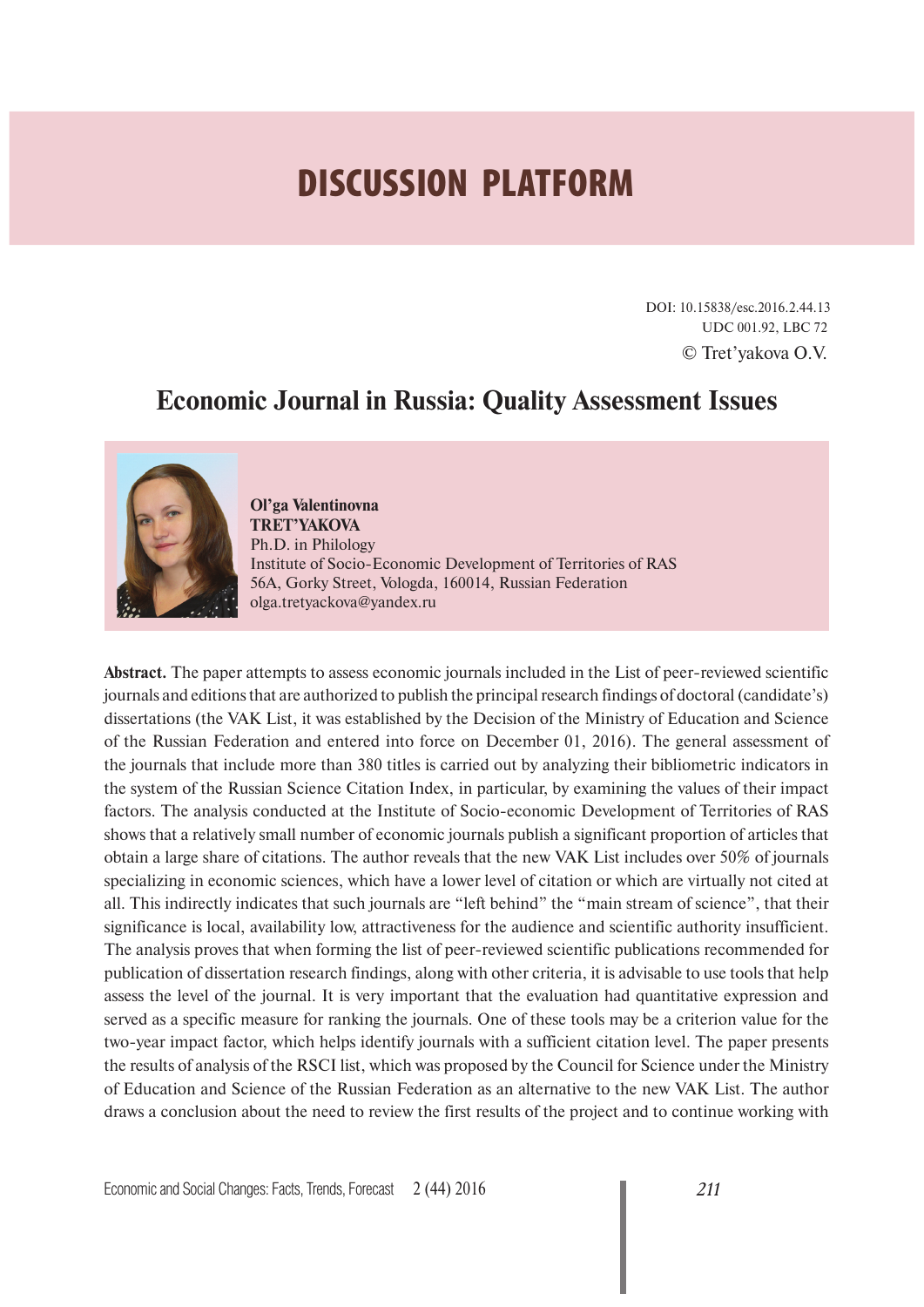them, because the issues identified still do not allow the RSCI list to be used as a full replacement for the VAK List. The paper propose options to expand the RSCI list. The author substantiates the necessity to expand the geography of journals included in the RSCI.

**Key words:** economic journal, bibliometric indicator, economic institutions of RAS, impact factor of the journal, Russian Scientific Citation Index (RISC), Russian Science Citation Index, VAK List, RSCI list.

Due to the continuous increase in the number of scientific journals, it has become very important to assess their quality, which would allow us to understand what publications guarantee a high level of materials they publish. Previously this function was fulfilled, to a certain extent, by the List of leading peerreviewed scientific journals and editions that are authorized to publish the major research findings of dissertations, the so called VAK List.

In accordance with the order of the Ministry of Education and Science of Russia dated July 25, 2014 No. 793, as amended by the order of the Ministry of Education and Science of Russia dated June 03, 2015 No. 560, a new List of peer-reviewed scientific editions that are authorized to publish the major research findings of candidate's and  $doctor's \, dissentations \, (hereinafter - the \, List)^1.$ The number of journals in it has increased significantly compared to the previous list. However, as noted in the statement of the Council on Science under the RF Ministry of Education and Science dated March 31, 2016, the new list, formed by application principle, included "a large number of publications of a low scientific level that do not ensure a

serious professional examination of published materials", and they publish articles that have "large-scale incorrect borrowings"2 . It is emphasized that in Economics, Pedagogy and Law, such journals represent over 15% of all publications in the relevant specialty included in the List. The Council has proposed to conduct gradual replacement of the List with the list of journals of the Russian Science Citation Index (hereinafter – the RSCI list) on the Web of Science platform, taking into account the fact that the quality of such journals is confirmed by the examination carried out in Russia and abroad.

In this paper, we attempt to analyze economic journals included in the List and in the RSCI list, and to assess the appropriateness of possible replacement of the List with the list of journals of the Russian Science Citation Index.

As of April 19, 2016, 388 journals on the specialty "08.00.00 – the Economic Sciences" are on the List. Here it should be noted that among them there are not only economic, but also multidisciplinary editions. General characteristics of these journals may be given by examining the values of their impact factors.

<sup>&</sup>lt;sup>1</sup> List of peer-reviewed scientific editions that are not included in international abstract databases and that are authorized to publish the major research findings of candidate's and doctor's dissertations (as of April 19, 2016). Available at: http://vak.ed.gov.ru/87

<sup>2</sup> Statement of the Council on Science under the Ministry of Education and Science of the Russian Federation "On the VAK List". March 31, 2016. Available at: http:// sovet-po- nauke.ru/info/31032016-declaration\_VAK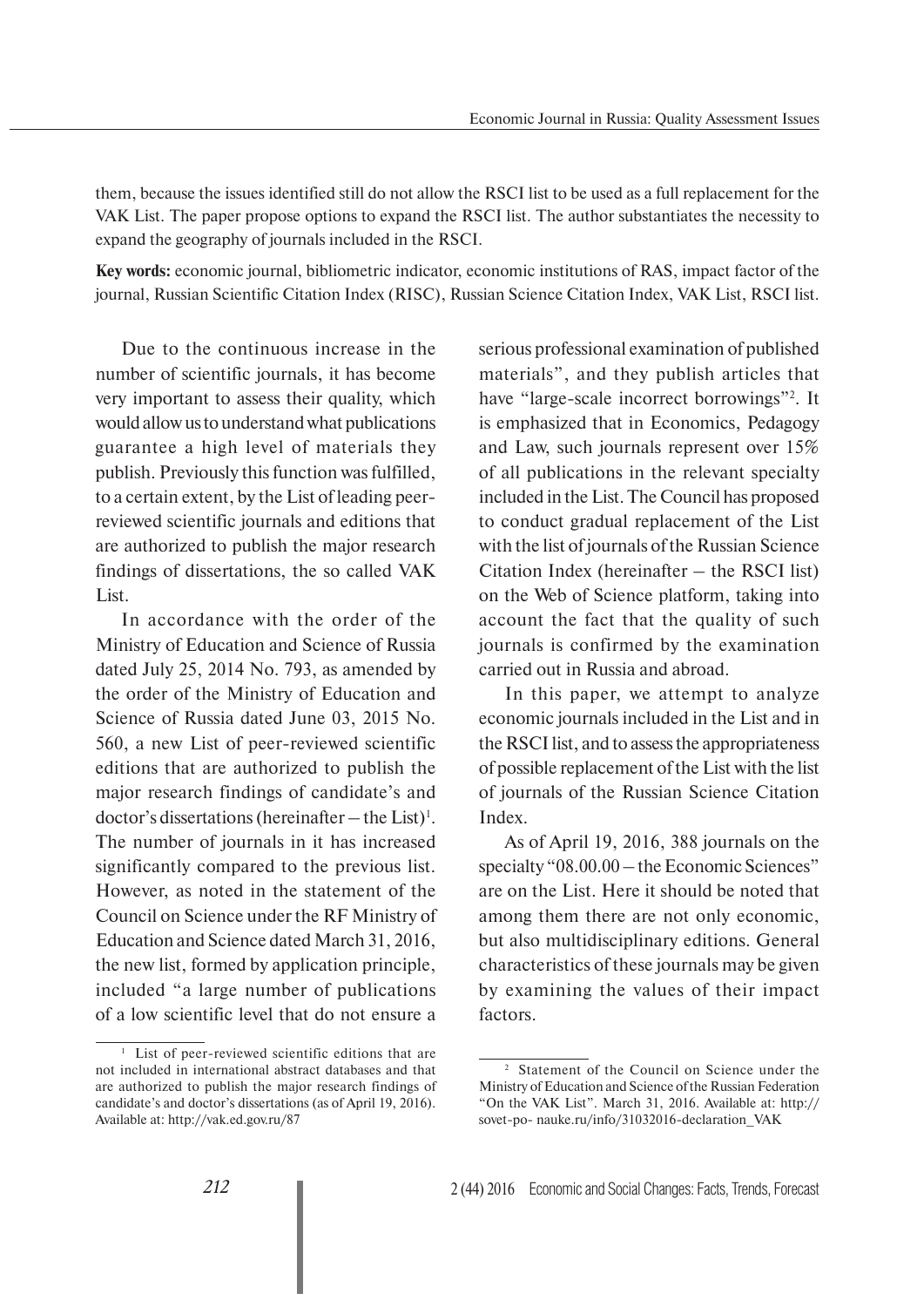The impact factor was introduced by the American scientist Eugene Garfield and he first used it as a term in the article published in the journal "Science" in 1955 [14]. The impact factor is a basic scientometric indicator of citation. Foreign and Russian experts adhere to the opinion that the impact factor can serve as an estimate of a journal's authority (Campbell Ph. [13]; Garfield E. [15]; Gordon M.D. [16]; Saha S. [18]; Libkind A.N. [4]; Markusova V.A. [5]; Shaikevich I.V. [6]; Pislyakov V.V. [9]; Rozenberg G.S. [10]). Being essentially an indicator of the authority of articles, this indicator measures the number of citations received on average by one article that is included in a given set of publications for a certain fixed period of time [15]. In our opinion, there is no reason to argue with C. Hoeffel, who indicates that although the impact factor has not become the ideal indicator for measuring the quality of articles, at present, it is the most objective tool for scientific evaluation. Hoeffel thinks that its wide distribution as an indicator of usefulness and influence is due to the fact that it correlates well with the opinion which has been established among scientists about the best journals in their disciplines [17, p. 1225]. As we have noted earlier, when using the impact factor to assess scientific journals, it is necessary to consider the fact that its value may be sufficient to characterize the journals included in authoritative databases (e.g. Web of Science and Scopus) that select their content based on very strict criteria that allow inferior publications to be weeded out [12, p. 163]. When we are dealing with indicators of the impact factor calculated in the Russian

Economic and Social Changes: Facts, Trends, Forecast 2 (44) 2016 *213*

Science Citation Index, the obtainment of more accurate results requires application of additional quantitative characteristics of journals, in particular, the indicators that taking into account self-citation, in order to exclude the issue of artificial overstatement of indicators. Due to this fact, when assessing the journals, we used the value of the RSCI two-year impact factor without self-citations. We ranked all the 388 journals listed in the specialty " $08.00.00 -$  the Economic Sciences" with the use of the above criterion, and determined the proportion of the journals with different values of the impact factor in the total number of publications. The results are presented in *Figure 1*.

Our analysis shows that only 19 journals have the impact factor greater than unity. Their share is about 5%. We can say that these editions are highly-cited. These figures indicate that a relatively small number of economic journals publish a significant number of articles that receive a large share of citations. Experts in the field of scientometric studies point out that this is a common trend as among all scientific journals, including those that are in the global system of citation. Thus, according to the analysis carried out on the journals indexed in the Web of Science database, 4% of the journals account for 51% of all citations [7, p. 113]. In the language of scientometric indicators, this is reflected in the high values of impact factors, significantly exceeding the corresponding indicators for other journals.

The impact factor of the majority of economic journals included in the List is less than unity. At that, the share of low-cited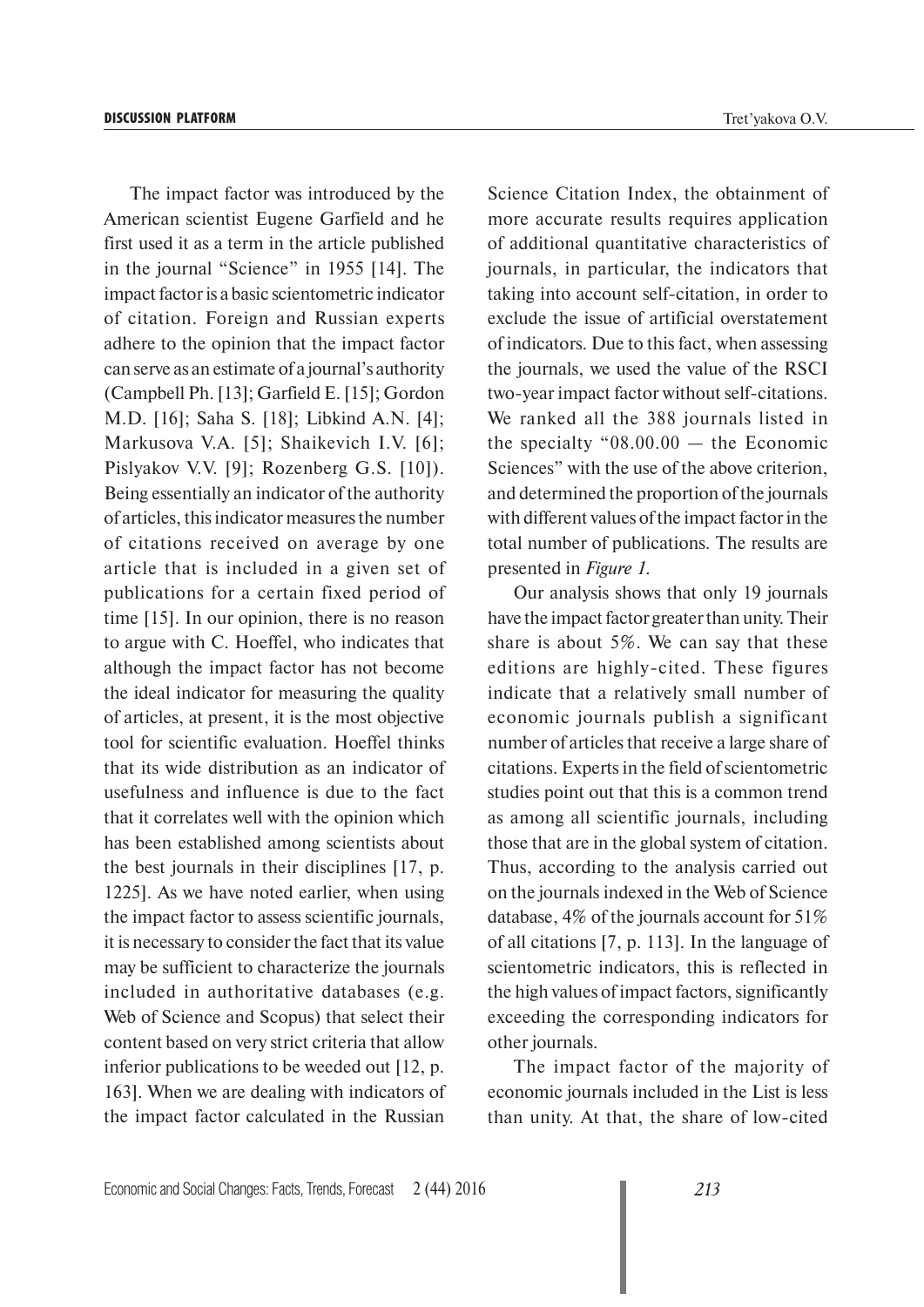

Figure 1. Distribution of the journals included in the List on the specialty "08.00.00 – the Economic Sciences" according to the value of the two-year RSCI impact factor (excluding

journals with the impact factor less than 0.3 is 45%. The share of the journals, the impact factor of which is not calculated in the Russian Science Citation Index at all is 9.5%. Thus, it appears that the List includes more than 50% of the journals in the "Economic Sciences" specialty, which have a low level of citation or are virtually not cited at all. And if, in the opinion of experts, the high value of the impact factor does not guarantee the quality of the journal, as this figure may be raised artificially due to the vulnerability of the Russian Science Citation Index to potential manipulation [8, p. 133], then its low value is more revealing: it indirectly indicates that the journal is not in the "mainstream of science" [2, p. 75], its significance is local, availability and attractiveness to the audience are low, and it has no proper scientific credibility.

The above analysis proves that when forming the list of peer-reviewed scientific editions that are authorized to publish the findings of dissertational studies, along with other criteria, it is advisable to use the tools that helps assess the level of the journal. It is very important that the evaluation should have quantitative expression and serve as a specific measure for ranking the journals. One of these tools may be a criterial value of the twoyear impact factor, which will help identify the journals with sufficient citation rate. In our view, the median of impact factors can be used as a criterion indicator. In our case, for economic journals, the median is equal to 0.3, i.e. half of the journals has the impact factor above 0.3, while the other half has the impact factor below 0.3. This approach would help clear the List from a significant share of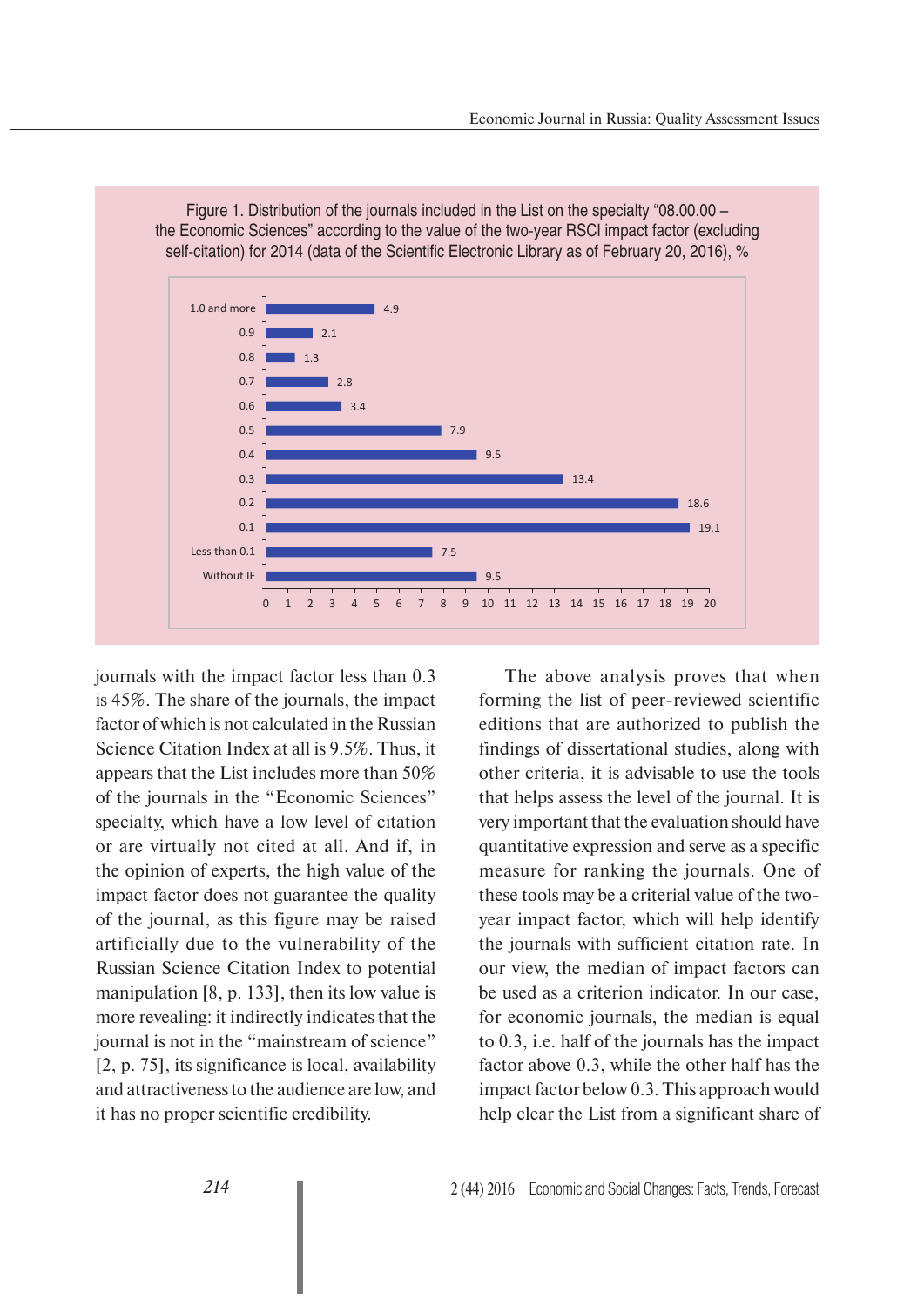journals with low citation rates and that are not in demand; thus the current list of publications in the specialty "08.00.00 — the Economic Sciences" would be reduced to approximately 170 journals.

Having in mind the imperfection of the new VAK List, the Council on Science under the Ministry of Education and Science of the Russian Federation made a suggestion to the Ministry of Education and Science to replace it gradually by the list of journals of the Russian Science Citation Index (hereinafter  $-$  the RSCI list) on the Web of Science platform, and, as before, to include those publications that are covered in international databases and citation systems like Web of Science, Scopus, MathSciNet and others listed in the current Regulations on awarding academic degrees<sup>3</sup>. The RSCI list was established through evaluation and selection of scientific journals indexed in the Russian Science Citation Index, to improve visibility and enhance the prestige of Russian scientific journals in the international information space. Currently it has just over 650 journals. Journals are selected on the basis of their bibliometric and expert assessment: the list of the journals that meet certain formal criteria is revised by experts in different scientific areas. According to the report of the Working group on the evaluation and selection of journals for this project, the final decision on the inclusion of the journal in the RSCI list was made on the basis of their

compliance with formal selection criteria, a number of bibliometric indicators of RSCI and taking into account the results of the expert assessment of the journals in the main thematic areas and public examination by leading Russian scientists<sup>4</sup>.

A complete list of journals indexed in the RSCI in the "Economic Sciences" specialty and included in the RSCI list is presented in *Table 1*. The list includes 29 titles that were ranked according to the value of the integral index used in constructing the ranking of Russian scientific journals in the Science Index system. The table additionally includes the information about the publisher/founder, the place of publication, and the inclusion of the journal in the VAK List, and their coverage in the global citation indexes Web of Science and Scopus.

Analysis of the values of the two-year impact factor excluding self-citation for these journals *(fig. 2)* shows that the share of highly cited journals (the impact-factor of which is more than 1) among them is 24%, which is almost five times greater than the corresponding indicator for economic journals included in the new VAK List. The value of the two-year impact factor for more than 70% of the journals is in the range of 0.3—0.9. Thus, it is possible to say that the RSCI list mostly includes the journals with sufficient citation rates, i.e., the journals that have considerable influence and importance in their knowledge field.

<sup>3</sup> Statement of the Council on Science under the Ministry of Education and Science of the Russian Federation "On the VAK List". March 31, 2016. Available at: http:// sovet-po- nauke.ru/info/31032016-declaration\_VAK

<sup>4</sup> Press release of the Working group on the evaluation and selection of journals for the RUSSIAN SCIENCE CITATION INDEX project. Available at: http:// elibrary.ru/ rsci\_press.asp.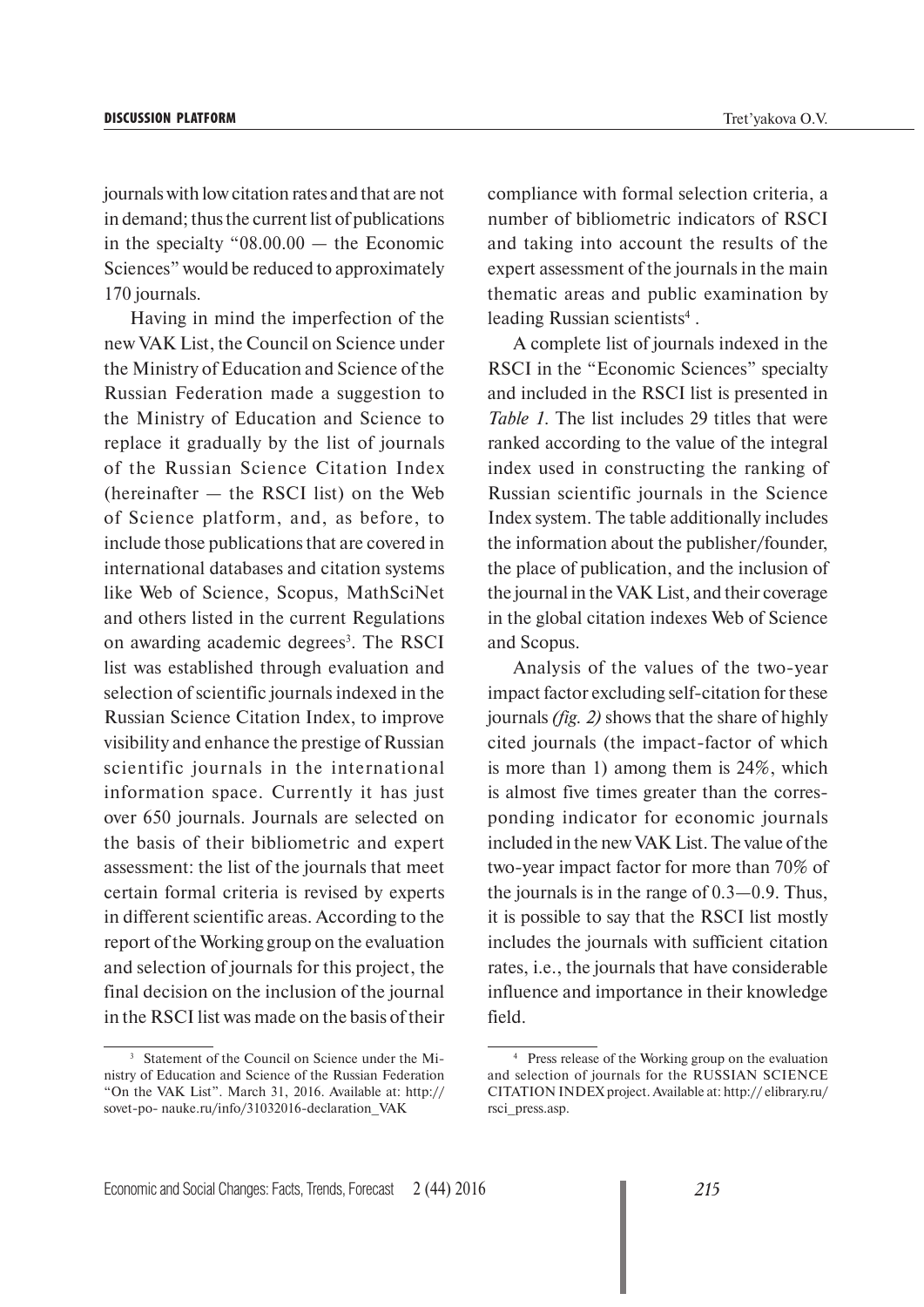| No. | Journal                                                                                | Founder/publisher                                                                                                                                   | City                | Coverage<br>in the<br>List.<br>citation<br>indices | IF <sub>2</sub><br>excluding<br>self-<br>citation | Integral<br>indicator<br>Science<br>Index |
|-----|----------------------------------------------------------------------------------------|-----------------------------------------------------------------------------------------------------------------------------------------------------|---------------------|----------------------------------------------------|---------------------------------------------------|-------------------------------------------|
| 1.  | Voprosy ekonomiki                                                                      | Non-commercial partnership<br>"Editorial of the journal "Voprosy<br>ekonomiki"                                                                      | Moscow              | <b>VAK</b>                                         | 4.676                                             | 20.458                                    |
| 2.  | Rossiiskii zhurnal<br>menedzhmenta                                                     | Saint Petersburg State University.<br><b>Graduate School of Management</b>                                                                          | Saint<br>Petersburg | <b>VAK</b>                                         | 1.000                                             | 5.502                                     |
| 3.  | Journal of Institutional<br>Studies ("Zhurnal<br>institutsional'nykh<br>issledovanii") | CJSC "Gumanitarnye perspektivy"                                                                                                                     | Rostov-on-Don       | <b>VAK</b>                                         | 1.359                                             | 4.231                                     |
| 4.  | Forsait                                                                                | NRU "Higher School of Economics"<br>(Moscow)                                                                                                        | Moscow              | VAK,<br>Scopus                                     | 2.077                                             | 3.785                                     |
| 5.  | Problemy prognozirovaniya /<br>Studies on Russian Economic<br>Development              | Institute of Economic Forecasting,<br><b>RAS</b>                                                                                                    | Moscow              | VAK,<br>Scopus                                     | 1.419                                             | 3.756                                     |
| 6.  | Mirovaya ekonomika<br>i mezhdunarodnye<br>otnosheniya                                  | Russian Academy of Sciences<br>(RAS), Institute of world economy<br>and international relations (IMEMO)<br>Russian Academy of Sciences              | Moscow              | <b>VAK</b>                                         | 1.234                                             | 3.720                                     |
| 7.  | Ekonomicheskii zhurnal<br>Vysshei shkoly ekonomiki                                     | NRU "Higher School of Economics"                                                                                                                    | Moscow              | <b>VAK</b>                                         | 0.936                                             | 3.198                                     |
| 8.  | Innovatsii                                                                             | OJSC "Transfer"                                                                                                                                     | Saint<br>Petersburg | <b>VAK</b>                                         | 0.558                                             | 2.606                                     |
| 9.  | Zhurnal novoi<br>ekonomicheskoi assotsiatsii                                           | Autonomous Non-Commercial<br>Association "The Journal of the New<br><b>Economic Association"</b>                                                    | Moscow              | <b>VAK</b>                                         | 0.860                                             | 2.068                                     |
| 10. | Ekonomicheskaya nauka<br>sovremennoi Rossii                                            | <b>Central Economic Mathematical</b><br>Institute of RAS                                                                                            | Moscow              | <b>VAK</b>                                         | 0.988                                             | 2.036                                     |
| 11. | Region: ekonomika i<br>sotsiologiya                                                    | Siberian Branch of RAS; Institute<br>of Economics and Industrial<br>Engineering within the Siberian<br>Branch of the Russian Academy<br>of Sciences | Novosibirsk         | <b>VAK</b>                                         | 1.043                                             | 1.811                                     |
| 12. | Den'gi i kredit                                                                        | Central Bank of the Russian<br>Federation                                                                                                           | Moscow              | <b>VAK</b>                                         | 0.970                                             | 1.468                                     |
| 13. | Vestnik Sankt-<br>Peterburgskogo universiteta.<br>Seriya 8: Menedzhment                | Saint Petersburg State University.<br><b>Graduate School of Management</b>                                                                          | Saint<br>Petersburg | <b>VAK</b>                                         | 0.568                                             | 1.355                                     |
| 14. | Vestnik Sankt-<br>Peterburgskogo universiteta.<br>Seriya 5: Ekonomika                  | Saint Petersburg State University                                                                                                                   | Saint<br>Petersburg | <b>VAK</b>                                         | 0.880                                             | 1.306                                     |

### Table 1. Bibliometric indicators of the journals in the Economic Sciences covered in the Russian Science Citation Index and included in the database of RSCI database, 2014 (data of the Scientific Electronic Library as of February 20, 2016).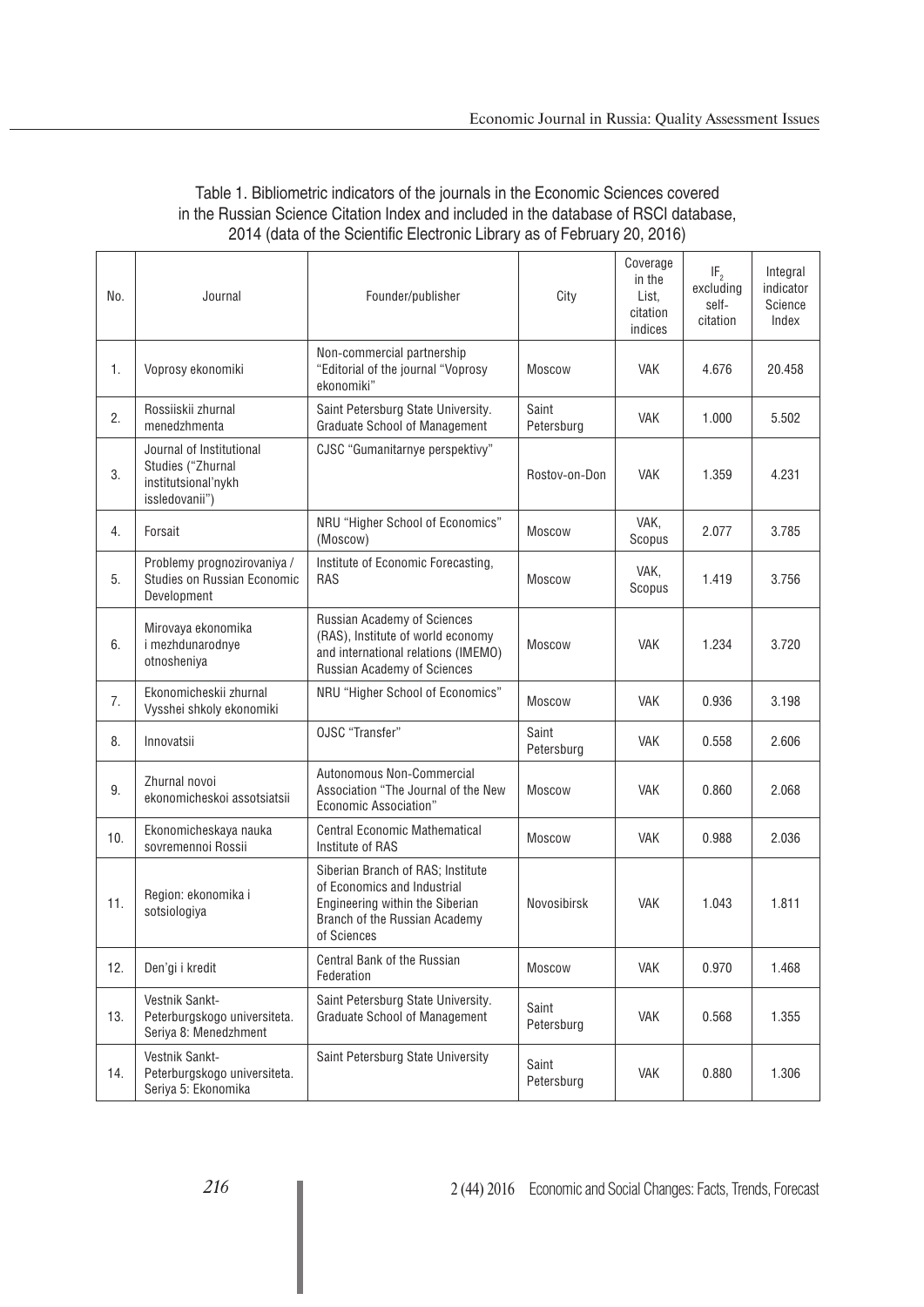# **DISCUSSION PLATFORM** Tret'yakova O.V.

| No. | Journal                                                                          | Founder/publisher                                                                                                                      | City          | Coverage<br>in the<br>List.<br>citation<br>indices | IF <sub>2</sub><br>excluding<br>self-<br>citation | Integral<br>indicator<br>Science<br>Index |
|-----|----------------------------------------------------------------------------------|----------------------------------------------------------------------------------------------------------------------------------------|---------------|----------------------------------------------------|---------------------------------------------------|-------------------------------------------|
| 15. | Universitetskoe upravlenie:<br>praktika i analiz                                 | Non-commercial partnership<br>"Journal " Universitetskoe<br>upravlenie: praktika i analiz"                                             | Yekaterinburg | <b>VAK</b>                                         | $(0.963 -$<br>2013)                               | 1.209                                     |
| 16. | Ekonomika i matematicheskie<br>metody                                            | Russian Academy of Sciences;<br><b>Central Economic Mathematical</b><br>Institute of RAS; Market Economy<br>Institute of RAS           | <b>Moscow</b> | <b>VAK</b>                                         | 0.552                                             | 1.176                                     |
| 17. | Prikladnaya ekonometrika                                                         | Moscow University for Industry and<br>Finance "Synergy"                                                                                | <b>Moscow</b> | <b>VAK</b>                                         | 0.482                                             | 1.078                                     |
| 18. | Problemy upravleniya                                                             | Sensidat-Plyus                                                                                                                         | Moscow        | <b>VAK</b>                                         | 0.538                                             | 1.051                                     |
| 19. | Prikladnaya informatika                                                          | Moscow University for Industry and<br>Finance "Synergy"                                                                                | Moscow        | <b>VAK</b>                                         | 0.600                                             | 0.943                                     |
| 20. | Vestnik mezhdunarodnykh<br>organizatsii: obrazovanie,<br>nauka, novaya ekonomika | NRU "Higher School of Economics"                                                                                                       | <b>Moscow</b> | <b>VAK</b>                                         | 0.537                                             | 0.887                                     |
| 21. | Ekonomicheskaya politika                                                         | The Russian Presidential Academy<br>of National Economy and Public<br>Administration; Gaidar Institute<br>for Economic Policy          | <b>Moscow</b> | <b>VAK</b>                                         | 0.915                                             | 0.826                                     |
| 22. | Korporativnye finansy                                                            | NRU "Higher School of Economics"                                                                                                       | <b>Moscow</b> | <b>VAK</b>                                         | 0.368                                             | 0.826                                     |
| 23. | EK <sub>0</sub>                                                                  | Institute of Economics and Industrial<br>Engineering within the Siberian<br>Branch of the Russian Academy<br>of Sciences (Novosibirsk) | Novosibirsk   | <b>VAK</b>                                         | 0.633                                             | 0.678                                     |
| 24. | Vestnik Finansovogo<br>universiteta                                              | Financial University under<br>the Government of the Russian<br>Federation                                                              | <b>Moscow</b> | <b>VAK</b>                                         | 0.424                                             | 0.649                                     |
| 25. | <b>Terra Economicus</b>                                                          | Southern Federal University                                                                                                            | Rostov-on-Don | <b>VAK</b><br>WoS<br>(ESCI)                        | 0.584                                             | 0.573                                     |
| 26. | Vestnik Moskovskogo<br>universiteta. Seriya 6:<br>Ekonomika                      | <b>Lomonosov Moscow State</b><br>University                                                                                            | Moscow        | VAK                                                | 0.391                                             | 0.496                                     |
| 27. | Biznes-informatika                                                               | NRU "Higher School of Economics"                                                                                                       | <b>Moscow</b> | <b>VAK</b>                                         | 0.579                                             | 0.458                                     |
| 28. | Upravlencheskie nauki                                                            | Financial University under<br>the Government of the Russian<br>Federation                                                              | <b>Moscow</b> | <b>VAK</b>                                         | 0.506                                             | 0.314                                     |
| 29. | Ekonomika. Biznes. Banki                                                         | Russian-Italian International<br>University                                                                                            | Moscow        | <b>VAK</b>                                         | 0.195                                             | 0.061                                     |

End of the Table 1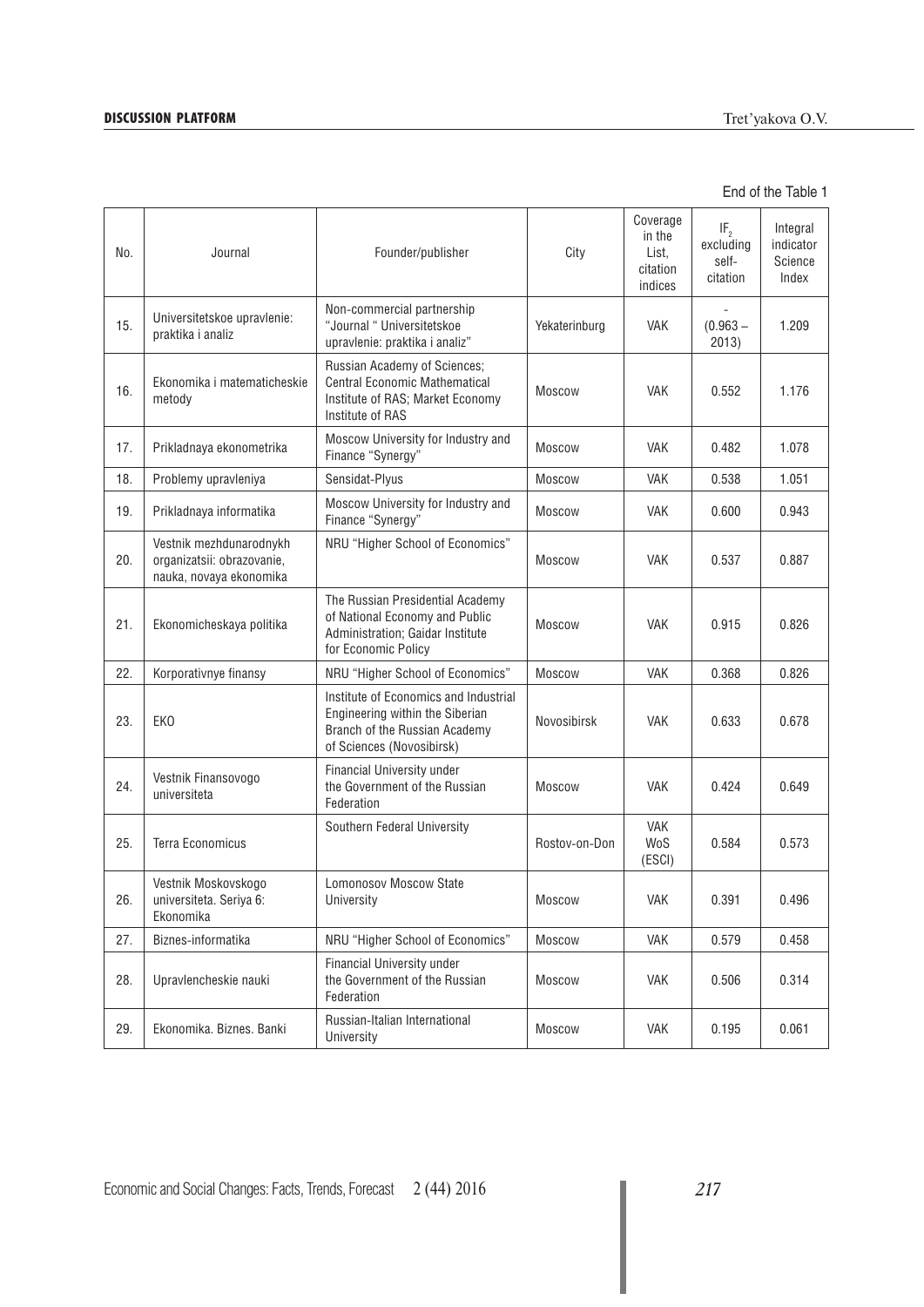

Figure 2. Distribution of economic journals included in the RSCI database according

However, we think that the proposal to replace the VAK List with the RSCI list, initiated by the Council on Science under the Ministry of Education and Science of the Russian Federation, cannot be accepted unconditionally. On the one hand, we cannot but agree with the opinion of many experts who point out that the new List includes many low-quality journals, journals with low citation rates do and journals that have no authority in the scientific community. Obviously, today this list cannot be regarded as an authoritative source able to confirm the proper status of a scientific journal. But on the other hand, the RSCI list in its present form leaves a lot of questions unresolved.

First, according to the statement of the Working group on the evaluation of journals for this project, the journals were selected on the basis of their bibliometric evaluation; after that, the list of journals that meet certain formal criteria was adjusted by experts in different scientific areas<sup>5</sup>. It is clear that this approach helps exclude all the journals that have low bibliometric indicators at the first stage already. However, the analysis of the group of economic journals alone shows that the final list contains a journal with low citation rate (the two-year impact factor excluding self-citation is 0.195) and a low value of the integral indicator in the Science Index system, which takes into account important parameters characterizing the quality level of scientific publications. In the 2014 Science

<sup>5</sup> Press release of the Working group on the evaluation and selection of journals for the RUSSIAN SCIENCE CITATION INDEX project. Available at: http:// elibrary.ru/ rsci\_press.asp.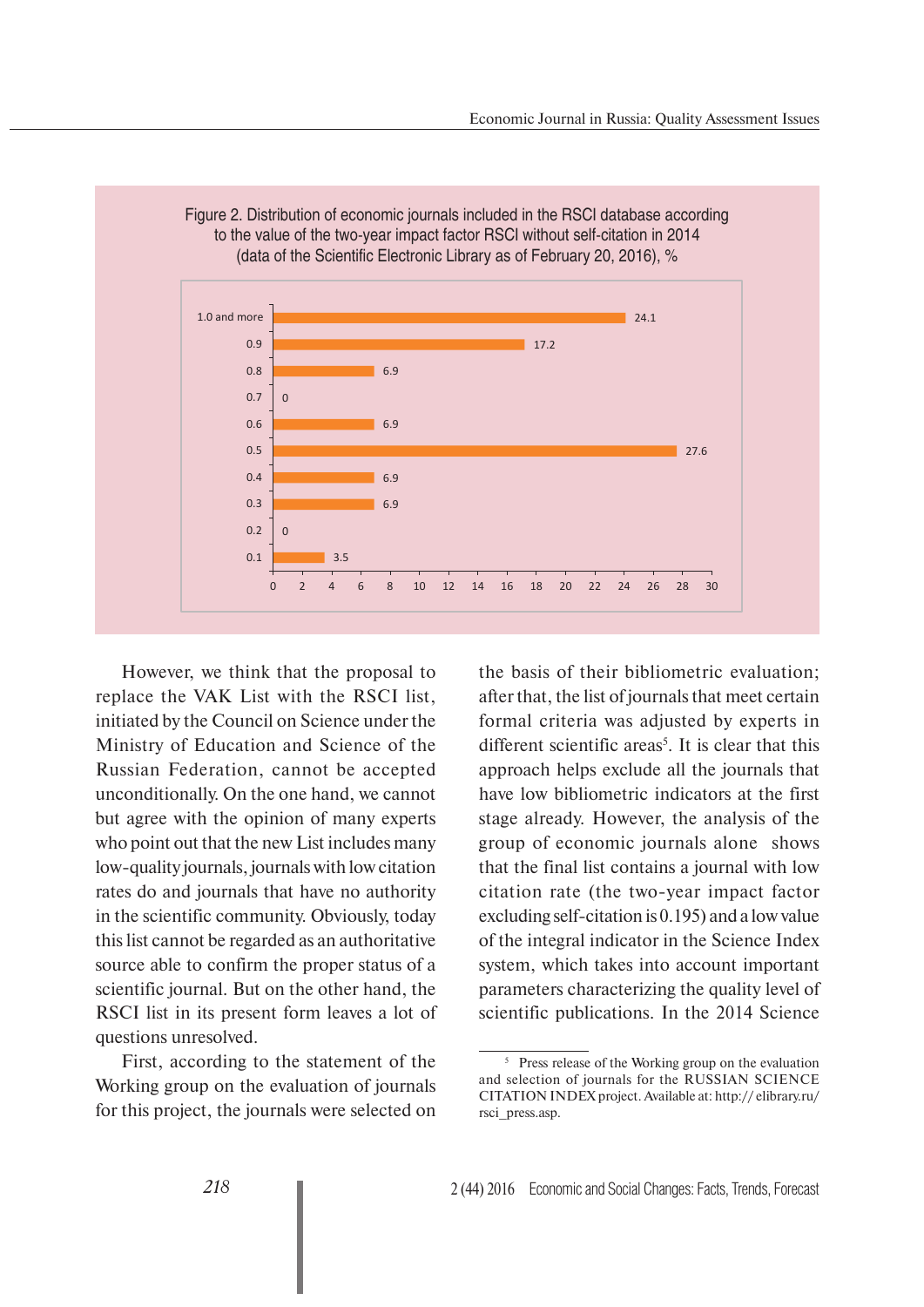Index ranking in the "Economics. Economic Sciences" category, this journal ranks 238 (out of 300 journals; the data of the Scientific Electronic Library as of April 25, 2016).

Second, in our opinion, a big problem of the list of economic journals included in the RSCI, is the fact that their geographical distribution is not extensive *(fig. 3)*. It includes the journals published mostly in Moscow (20) and Saint Petersburg (4); their share in the total number of economic publications in this list is about 83%. It includes only five journals that are issued in the regions. It should be emphasized that several federal districts are not represented in the RSCI list at all: for example, the Volga, North Caucasian, and Far Eastern federal districts. However, the largest federal districts — the Central and Northwestern are represented by the scientific journals published exclusively in their central cities.

While the constituent entities of these districts contain a significant number of scientific institutions and research centers that conduct serious research, including the research in the Social Sciences, and publish high-quality journals with high bibliometric indicators and credibility in the academic community. It is obvious that when creating the list of journals recommended for publication of dissertational research findings, it is necessary to take into account the regional aspect: if the leading role belongs to journals issued in central areas, then the economic science in the regions will suffer irreparable loss.

It should be pointed out that the share of the journals of the Russian Academy of Sciences in the RSCI list, in particular the journals on economics, is very modest. Their share is only 20%. Although many experts agree that today the scientific success of the



Economic and Social Changes: Facts, Trends, Forecast 2 (44) 2016 *219*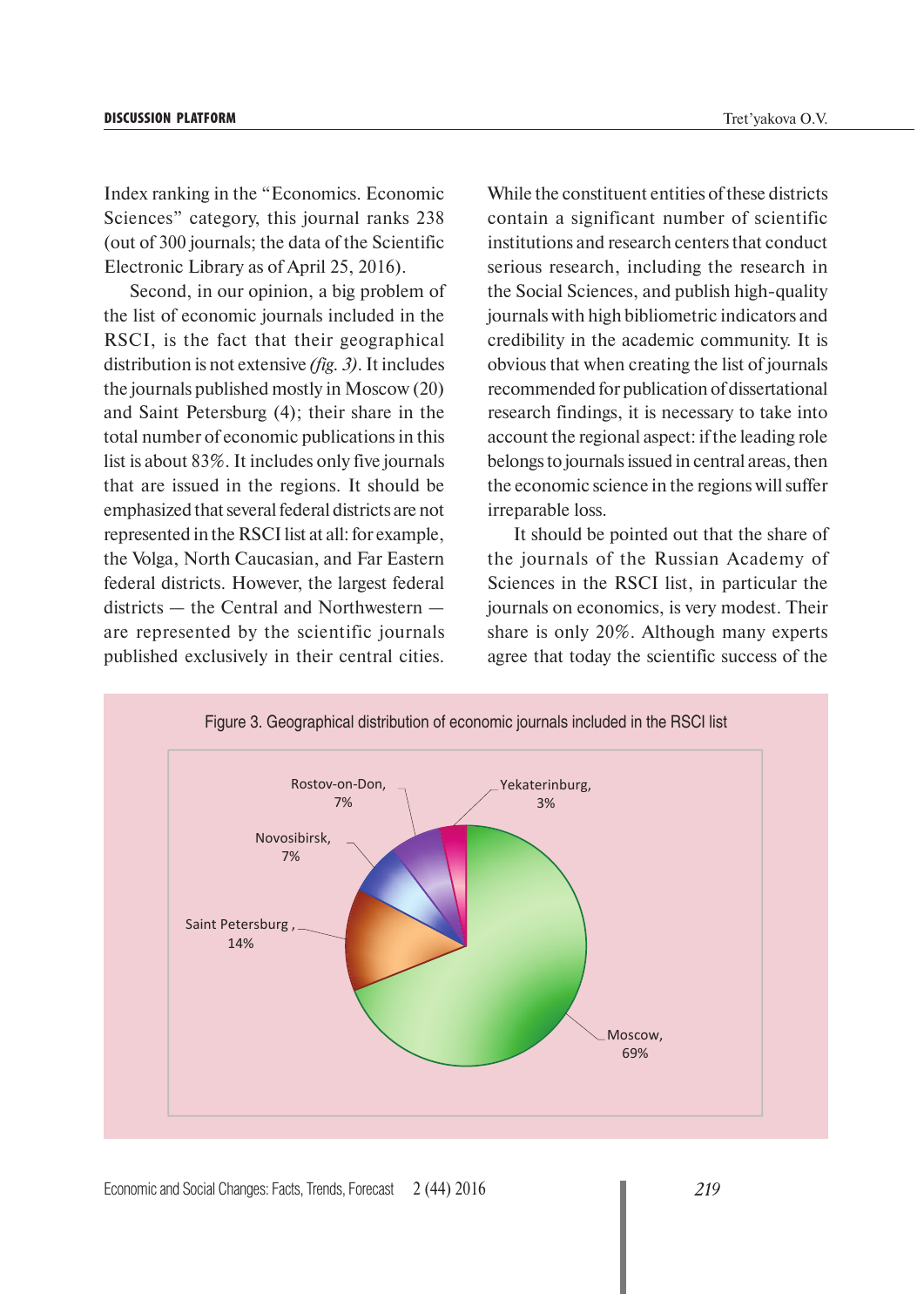journal depends largely on its connection to RAS and on its adherence to academic traditions and standards, which are important in the formation of the leading scientific editions of the country [1, p. 111-112]. Scientists believe that academic journals serve as a kind of model for authors and publishers in terms of "structure, clarity of expression and clarity of thought" [3, p. 173]; the fact that a journal is published under the Russian Academy of Sciences indicates the high quality of the publication. And it is not just words. Academic scientific journals were among the first to shift to international publishing standards, they implemented best practices of reviewing manuscripts and provided through these measures the quality of their publications

corresponding to a world level. As a result, several journals published by RAS institutions (we emphasize that these institutions are regional), entered global citation indices. For instance, the journal "Ekonomika Regiona" (Institute of Economics, Ural Branch of RAS, Yekaterinburg) is now covered in Scopus; the journal "Economic and Social Changes: Facts, Trends, Forecast" (English version; ISSN: 2307-0331) issued by the Institute of Socio-Economic Development of Territories of the Russian Academy of Sciences (Vologda), is covered in the Emerging Sources Citation Index, which is a new database in the Web of Science Core Collection. But, despite the fact that both journals have high publication performance in the RSCI *(tab. 2)*, enjoy

|                                                                                                           | Table 2. Bibliometric indicators of scientific journals in economics and related disciplines issued by |  |
|-----------------------------------------------------------------------------------------------------------|--------------------------------------------------------------------------------------------------------|--|
| economic institutes under RAS in 2014 (data of the Scientific Electronic Library as of February 20, 2016) |                                                                                                        |  |

| Journal                                                                 | Institute                                                        | City          | Two-year impact factor RSCI<br>without self-citation | on the two-year impact<br>factor RSCI without self-citation<br>on the subject "Economics.<br>sciences"<br>Economic<br>Ranking | Two-year self-citation coefficient,<br>ಸಿ | Five-year Herfindahl index for<br>cited journals | Sciences"<br>2014 on the subject<br>Position in the SCIENCE INDEX<br>Economic<br>Economics.<br>ranking for |
|-------------------------------------------------------------------------|------------------------------------------------------------------|---------------|------------------------------------------------------|-------------------------------------------------------------------------------------------------------------------------------|-------------------------------------------|--------------------------------------------------|------------------------------------------------------------------------------------------------------------|
| Ekonomicheskie i<br>sotsial'nye peremeny:<br>fakty, tendentsii, prognoz | Institute of Socio-Economic<br>Development of Territories of RAS | Vologda       | 1.117                                                | 18                                                                                                                            | 15.7                                      | 429                                              | 48                                                                                                         |
| Prostranstvennaya<br>ekonomika                                          | Economic Research Institute,<br>Far-Eastern Branch of RAS        | Khabarovsk    | 1.057                                                | 20                                                                                                                            | 8.6                                       | 411                                              | 45                                                                                                         |
| Ekonomika regiona                                                       | Institute of Economics,<br>Ural Branch of RAS                    | Yekaterinburg | 0.960                                                | 28                                                                                                                            | 12.2                                      | 1090                                             | 19                                                                                                         |
| Zhurnal ekonomicheskoj<br>teorii                                        | Institute of Economics.<br>Ural Branch of RAS                    | Yekaterinburg | 0.670                                                | 47                                                                                                                            | 27.6                                      | 574                                              | 84                                                                                                         |
| Problemy razvitiya<br>territorii                                        | Institute of Socio-Economic<br>Development of Territories of RAS | Vologda       | 0.661                                                | 49                                                                                                                            | 21.6                                      | 732                                              | 103                                                                                                        |
| Vestnik Instituta<br>ekonomiki RAN                                      | <b>RAS Institute of Economics</b>                                | <b>Moscow</b> | 0.500                                                | 80                                                                                                                            | 16.4                                      | 458                                              | 120                                                                                                        |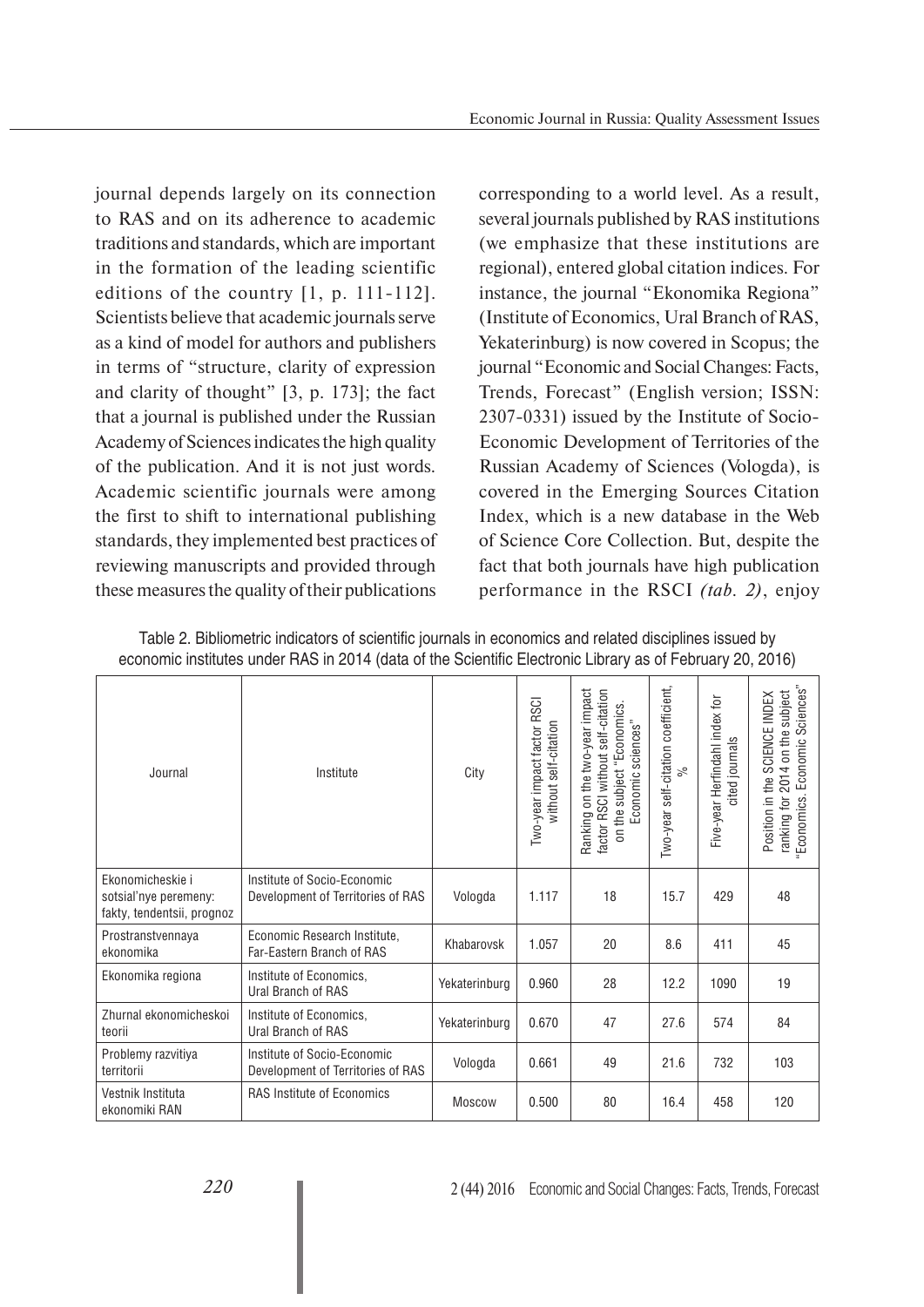authority in the scientific community and have made significant progress in terms of integration into the global academic space, they are not included in the RSCI list. The table also shows the main bibliometric indicators of scientific journals in economics and related disciplines for some economic institutes under RAS. The table presents the journals with a significant average citation rate (the two-year impact factor RSCI without selfcitation is 0.5 and above). According to the basic bibliometric indicators that characterize citation, all of these journals are superior to many publications, included in the RSCI list. Their scientific credibility in professional circles is beyond doubt, because these journals are published by influential economic institutes under the Russian Academy of Sciences, have a strict system of peer review, and publish the findings of basic research conducted by leading economists. Some of these journals have already adopted modern publishing standards and they have high-quality bilingual websites. Despite all this, they were not included in the RSCI list.

We do not set before ourselves the task to carry out a similar analysis for other scientific journals in economics published by universities and other organizations. Probably, among them there are also publications that could complement the RSCI list.

Without questioning the importance of the Russian Science Citation Index project for the promotion of Russian journals and their integration into the international information space, we would like to note that the first results require comprehensive consideration and further research. So far, experts are cautious in their assessments of this project. Thus, O.V. Kirillova, Director of the Training and Consulting Center at NP NEICON, an authorized consultant and expert for Scopus gives a generally positive assessment of the RSCI and points out that neither variant of the examination takes into account international standards, and as a result, the RSCI list includes even those publications that have no necessary data translated into English, and the publications in which do not meet strict international standards<sup>6</sup>. Obviously, all this will not allow such titles to be integrated into the international information space, and will not make them more visible to the global scientific community.

In our opinion, the RSCI, in particular, the list of economic journals, can and should be complemented by quality publications that have, first of all, the full-text English-language version, possess modern publishing platforms, bilingual sites and meet global requirements. This list should include a larger number of academic journals that traditionally have a strict system of peer review and publish the results of fundamental research. And, of course, the geography of the journals needs to be expanded. If the geographical distribution of the journals is narrow, and in the case of economic journals it is limited mainly by Moscow-based editions, this can create significant obstacles to the development of economic science in the regions.

It is clear that the very procedure of evaluation and selection of journals needs to be more transparent and open to the scientific

<sup>6</sup> Vidy na vidimost'. Stanet li nasha nauka zametnee? [Views on Visibility. Will Our Science Become More Visible?]. Poisk [Search], 2016, no. Available at: http://www.poisknews. ru/theme/kpd/18461/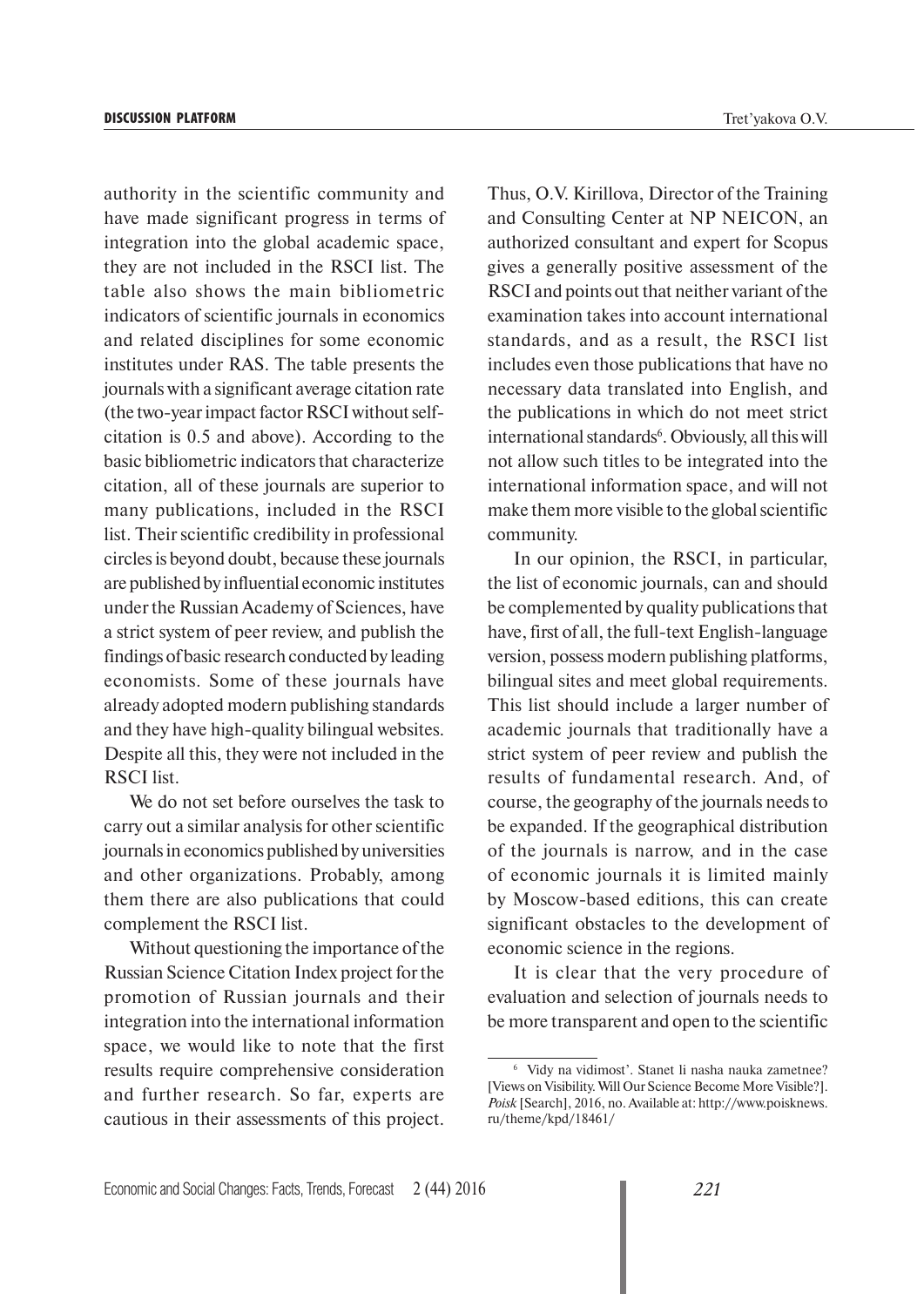community. This is especially concerns expert evaluation, which in essence can have a certain amount of subjectivity. At least, while the results presented by the authors of the project are assessed positively, there are still the issues concerning the inclusion of some publications in the list and the exclusion of some of them from the list.

Summarizing all of the above, we should note that today, indeed, there exists a difficult situation in the sphere of scientific journals. In our opinion, the new VAK List needs to be revised, because in its present form it is not an authoritative source to confirm the proper status of a scientific journal. The RSCI list, which was proposed as an alternative by the Council on Science under the Ministry of Education and Science of the Russian

Federation and which received cautious assessments by the expert community, requires reflection and further development. In our view, this list, even if it is supplemented by the journals included in international citation indexes, is not yet ready to fully replace the List of peer-reviewed journals that are authorized to publish the major research findings of candidate's and doctor's dissertations. However, if the geography of the journals on the RSCI list is expanded, and if this list includes a larger number of academic and other scientific periodicals that meet international standards and have sufficiently high bibliometric indicators, this project has good prospects to obtain wide support in the scientific community as the guarantor of the quality of the scientific journals it contains.

#### **References**

- 1. Balatsky E.V., Ekimova N.A. Opyt sostavleniya reitinga rossiiskikh ekonomicheskikh zhurnalov [The Experience of Ranking Russian Economic Journals]. *Voprosy ekonomiki* [Economic Issues], 2015, no. 8, pp. 99-115.
- 2. Zorin N.A. Otsenka kachestva nauchnykh publikatsii [Quality Assessment of Scientific Publications]. *Meditsinskie tekhnologii: otsenka i vybor* [Medical Technologies: Assessment and Selection], 2011, no. 3, pp. 71-76.
- 3. Kleiner G.B. Missiya akademicheskogo zhurnala: mezhdu fundamental'nost'yu i aktual'nost'yu [The Mission of an Academic Journal: Between Fundamental Approach and Topicality]. *Zhurnal novoi ekonomicheskoi assotsiatsii* [Journal of the New Economic Association], 2011, no. 12, pp. 171-173.
- 4. Libkind A.N., Markusova V.A., Mindeli L.E. Bibliometricheskie kharakteristiki rossiiskikh nauchnykh zhurnalov po estestvennym i tekhnicheskim naukam po BD JCR-Science Edition, 1995-2010 gg. [Bibliometric Characteristics of Russian Scientific Journals on the Natural and Technical Sciences according to BD JCR-Science Edition, 1995–2010]. *Acta Naturae,* 2013, vol. 5, no. 3 (18), pp. 6-13.
- 5. Markusova V.A. Kachestvo nauchnykh zhurnalov i osnovnye kriterii dlya vklyucheniya v informatsionnuyu sistemu Web of Science kompanii Thomson Reuters [Quality of Scientific Journals and the Main Criteria for Inclusion in the Thomson Reuters Information System Web of Science]. *Acta Naturae,* 2012, vol. 4, no. 2 (13), pp. 6-14.
- 6. Marshakova-Shaikevich I.V. Bibliometricheskii analiz nauchnykh zhurnalov [Bibliometric Analysis of Scientific Journals]. *Sotsiologiya nauki i tekhnologii* [Sociology of Science and Technology], 2014, vol. 5, no. 3, pp. 38-47.
- 7. Akoev M.A., Makrusova V.A., Moskaleva O.V., Pislyakov V.V. Nauchnye publikatsii kak sredstvo kommunikatsii, analiza i otsenki nauchnoi deyatel'nosti [Scientific Publications as a Means of Communication, Analysis and Evaluation of Scientific Activity]. *Rukovodstvo po naukometrii: indikatory razvitiya nauki i tekhnologii: monografiya* [Manual on Scientometrics: Indicators of Development of Science and Technology: a Monograph]. Yekaterinburg, 2014. Pp. 110-163.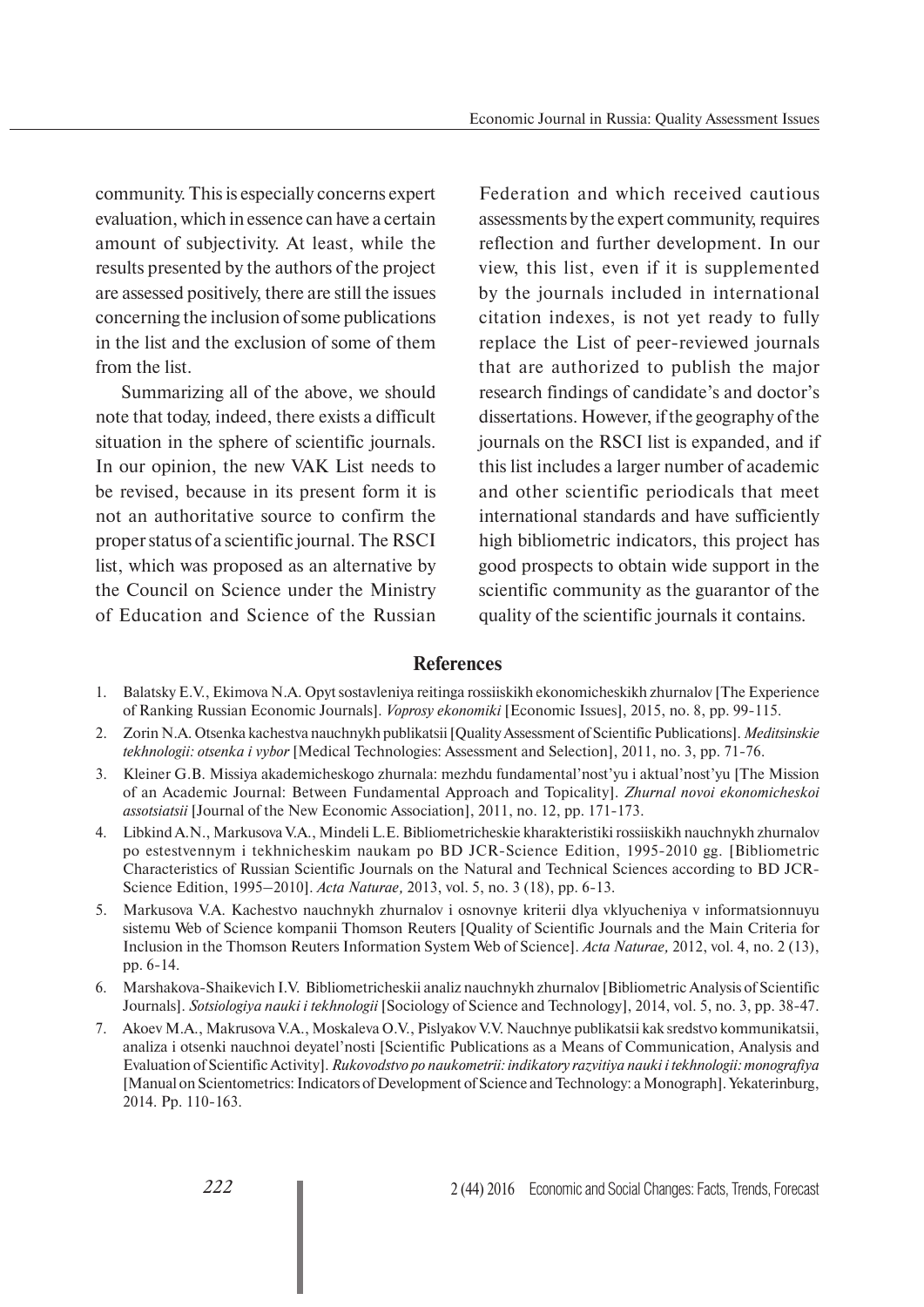#### **DISCUSSION PLATFORM** Tret'yakova O.V.

- 8. Murav'ev A.A. O nauchnoi znachimosti rossiiskikh zhurnalov po ekonomike i smezhnym distsiplinam [On Scientific Value of Russian Journals in Economics and Related Fields]. *Voprosy ekonomiki* [Economic Issues], 2013, no. 4, pp. 130-151.
- 9. Pislyakov V.V., Akoev M.A., Makrusova V.A., Moskaleva O.V. Bibliometricheskie indikatory v resursakh Tomson Reuters [Bibliometric Indicators in the Resources of Tomson Reuters]. *Rukovodstvo po naukometrii: indikatory razvitiya nauki i tekhnologii: monografiya* [Manual on Scientometrics: Indicators of Development of Science and Technology: a Monograph]. Yekaterinburg, 2014. Pp. 75-109.
- 10. Rozenberg G.S. Ob impakt-faktorakh otechestvennykh zhurnalov ekologo-biologicheskogo profilya [About Impact Factors of National Journals on Ecology and Biology]. *Samarskaya Luka: problemy regional'noi i global'noi ekologii* [Samarskaya Luka: Problems of Regional and Global Ecology], 2014, vol. 23, no. 3, pp. 5-23.
- 11. Tret'yakova O.V. K voprosu ob impakt-faktore nauchnogo zhurnala i metodikakh ego formirovaniya [On the Issue of the Impact Factor of a Scientific Journal and Methods of Its Formation]. *Voprosy territorial'nogo razvitiya* [Territorial Development Issues], 2014, no. 5. Available at: http://vtr.vscc.ac.ru/article/1412
- 12. Tret'yakova O.V. Reiting nauchnykh zhurnalov ekonomicheskikh institutov RAN [Ranking of Scholarly Journals of Economic Institutes of the Russian Academy of Sciences]. *Ekonomicheskie i sotsial'nye peremeny: fakty, tendentsii, prognoz* [Economic and Social Changes: Facts, Trends, Forecast], 2015, no. 5, pp. 159-172. DOI: 10.15838/esc/2015.5.41.11.
- 13. Campbell Ph. Escape from the Impact Factor. *Ethic in Science and Environmental Politics,* 2008, no. 8, pp. 5-7.
- 14. Garfield E. Citation Indexes to Science: a New Dimension in Documentation through Association of Ideas. *Science,* 1955, vol. 122, no. 3159, pp. 108-111.
- 15. Garfield E., Sher I. H. New Factors in the Evaluation of Scientific Literature Through Citation Indexing. *American Documentation*, 1963, vol. 14, no. 3, pp. 195-201.
- 16. Gordon M. D. Citation Ranking versus Subjective Evaluation in the Determination of the Journal Hierarchies in the Social Sciences. *Journal of the American Society for Information Science,* 1982, vol. 33, no. 1, pp. 55–57. DOI: 10.1002/asi.4630330109
- 17. Hoeffel C. Journal Impact Factors (Letter). *Allergy,* vol. 53, no. 12, p. 1225.
- 18. Saha S., Saint S., Christakis D.A. Impact Factor: a Valid Measure of Journal Quality? *Journal of the Medical Library Association,* 2003, vol. 91, no. 1, pp. 42-46.

#### **Cited Works**

- 1. Balatsky E.V., Ekimova N.A. The Experience of Ranking Russian Economic Journals. *Economic Issues*, 2015, no. 8, pp. 99-115.
- 2. Zorin N.A. Quality Assessment of Scientific Publications. *Medical Technologies: Assessment and Selection*, 2011, no. 3, pp. 71-76.
- 3. Kleiner G.B. The Mission of an Academic Journal: Between Fundamental Approach and Topicality. *Journal of the New Economic Association*, 2011, no. 12, pp. 171-173.
- 4. Libkind A.N., Markusova V.A., Mindeli L.E. Bibliometric Characteristics of Russian Scientific Journals on the Natural and Technical Sciences according to BD JCR-Science Edition, 1995–2010. *Acta Naturae,* 2013, vol. 5, no. 3 (18), pp. 6-13.
- 5. Markusova V.A. Quality of Scientific Journals and the Main Criteria for Inclusion in the Thomson Reuters Information System Web of Science. *Acta Naturae,* 2012, vol. 4, no. 2 (13), pp. 6-14.
- 6. Marshakova-Shaikevich I.V. Bibliometric Analysis of Scientific Journals. *Sociology of Science and Technology*, 2014, vol. 5, no. 3, pp. 38-47.
- 7. Akoev M.A., Makrusova V.A., Moskaleva O.V., Pislyakov V.V. Scientific Publications as a Means of Communication, Analysis and Evaluation of Scientific Activity. *Manual on Scientometrics: Indicators of Development of Science and Technology: a Monograph.* Yekaterinburg, 2014. Pp. 110-163.